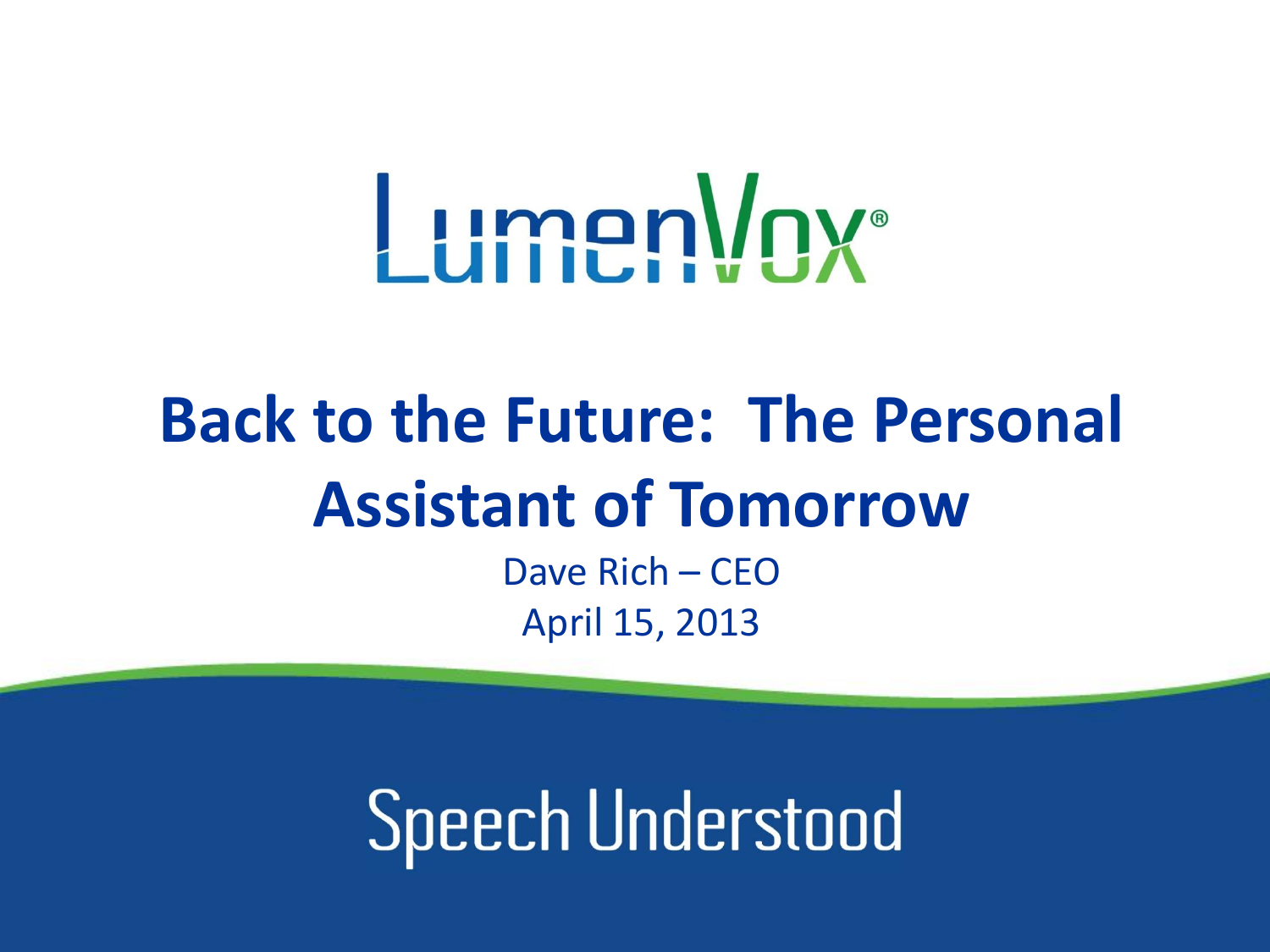### Stay If You Want to Learn About

- **The origins of voice search as part of personal** assistant
- **•** Directional forces driving integration of voice in personal assistants
- **EXALLED EXALLED FIGHTE CHALLED FIGHTED FIGHTED FIGHTED FIGHTED FIGHTED FIGHTED FIGHTED FIGHTED FIGHTED FIGHTED FIGHTED FIGHTED FIGHTED FIGHTED FIGHTED FIGHTED FIGHTED FIGHTED FIGHTED FIGHTED FIGHTED FIGHTED FIGHTED FIGHTE**
- Where speech technologies are evolving

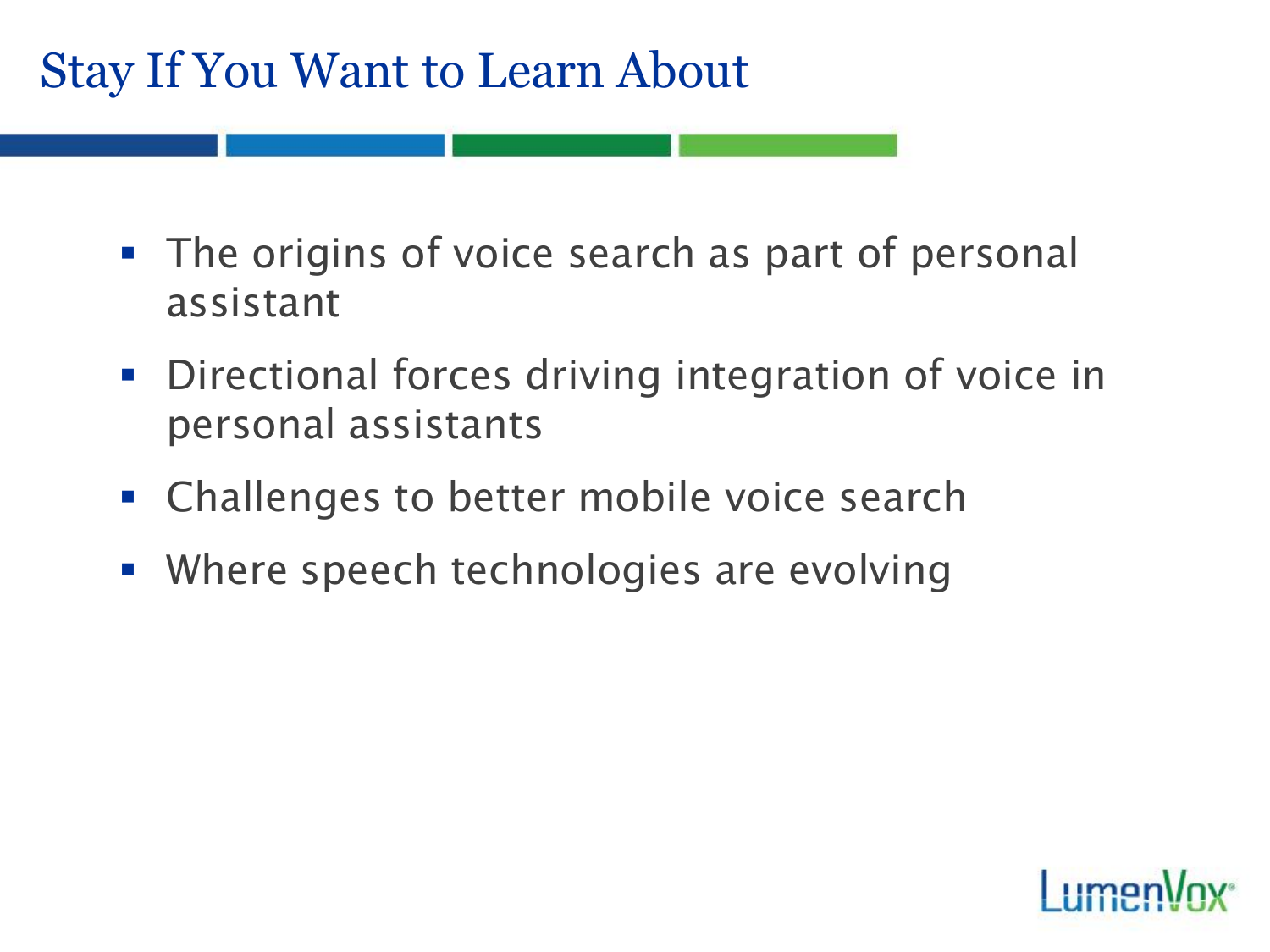# "Directional" History of Personal Assistants

| <b>PDA</b>          | <b>Smartphone</b>         | <b>Smarter phone</b>         | <b>Personal Asst</b>      |
|---------------------|---------------------------|------------------------------|---------------------------|
| Touchscreen         | Virtual Keyboard          | <b>Multi-touch Displays</b>  | <b>Contextually Aware</b> |
| <b>Few Buttons</b>  | <b>External Keyboard</b>  | <b>Common OS</b>             | <b>App Proliferation</b>  |
| Calendar            | <b>Handwriting Reco</b>   | Easy Sync                    | Cloud sync                |
| <b>Address Book</b> | <b>Stroke Reco</b>        | <b>Wireless Connectivity</b> | <b>App Connectivity</b>   |
| Calculator          | Infrared                  | <b>Bluetooth</b>             | <b>Speech Composition</b> |
| Memo Pad            | <b>Wired Connectivity</b> | <b>Phone Integration</b>     | <b>Wired Data</b>         |
| <b>Stylus</b>       | <b>Memory Cards</b>       | <b>GPS</b>                   | <b>Biometrics</b>         |
|                     |                           | <b>Speech Recognition</b>    |                           |
| 1993                | 2002                      | 2007                         | 2013                      |
| <b>Apple Newton</b> | <b>Palm Trio</b>          | iPhone                       | iPhone 5                  |
| <b>Palm Pilot</b>   | <b>Blackberry</b>         | HTC H <sub>2</sub>           | <b>Galaxy S3</b>          |
|                     | Win Mobile                | Android                      | Nina                      |
|                     | <b>Nuance Voyager</b>     | <b>Google Voice</b>          | In-Call Apps              |
|                     | <b>TellMe Portal</b>      | Siri                         | <b>Dictation</b>          |
|                     |                           | Vlingo                       | <b>Limer</b>              |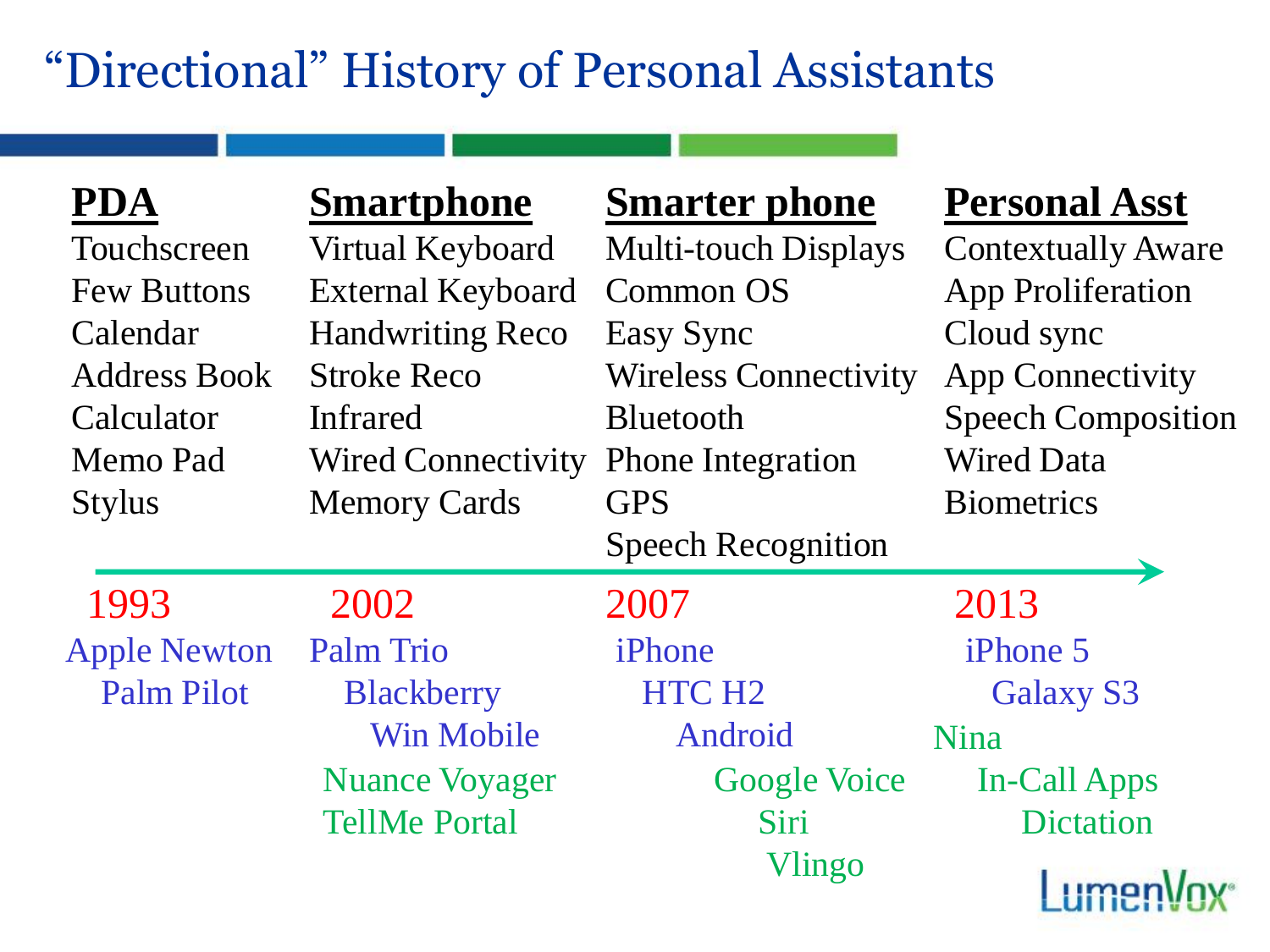## Selected Voice Search Efforts

| <b>Application</b>  | <b>Distinction</b>                                                                       |
|---------------------|------------------------------------------------------------------------------------------|
| Voyager             | Enabling the "Voice Web" with menu driven<br>applications                                |
| Nuance In-Car       | Navigation, mobile hands-free models                                                     |
| <b>TellMe</b>       | Consumer-oriented retrieval of structured<br>information, director search (800-555-tell) |
| Goog- $411$         | Google Voice local search (2007)                                                         |
| 800-free-411        | Phone directory with in-line ads (Marchex)                                               |
| Goog- $411$         | Google Voice local search (2007)                                                         |
| <b>Google Voice</b> | Optimized voice search based on web queries                                              |
| Siri                | One tier context-based search on device and in the<br>network                            |

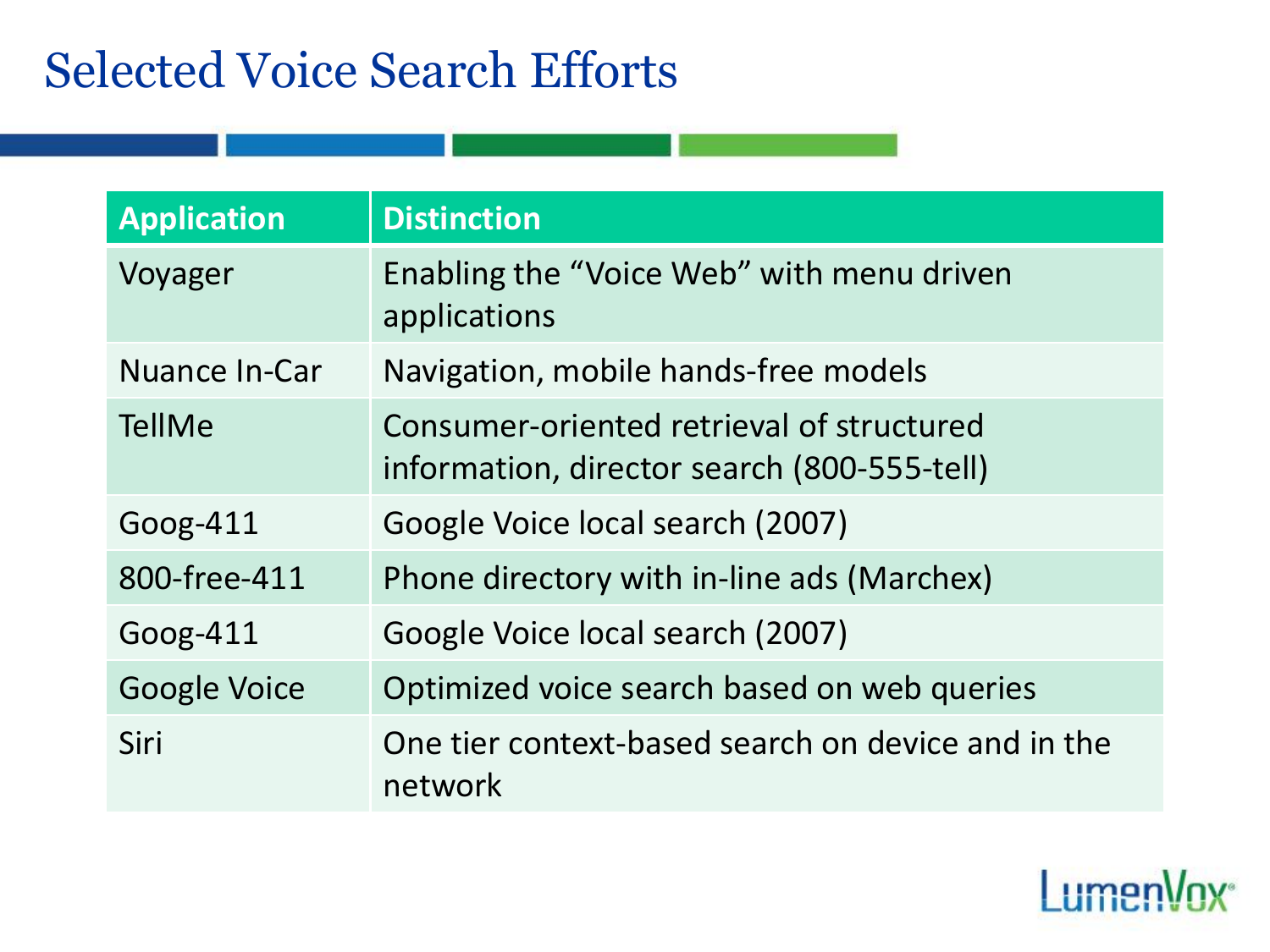# Broadening Definition of Voice Search in PA

- Voice search now encompasses more than just web queries to finding a variety of information without regard to location or domain
- Context and AI provide constraints that improve recognition
	- **Geo-fencing**
	- **On-device application data**
	- **E** "Big Data" connecting social networks
	- User adaptation (grammar, behavior)

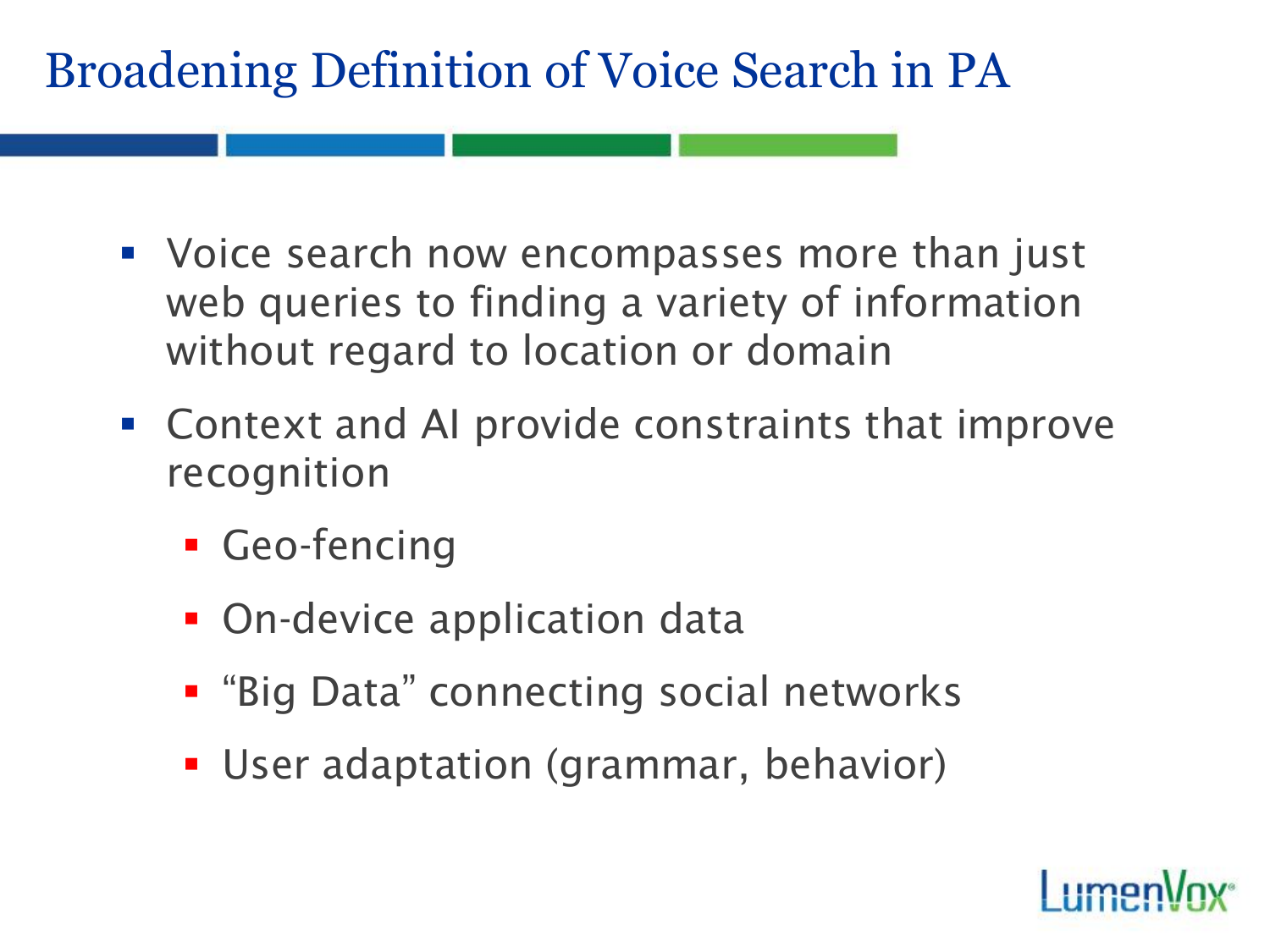# Cloud/Device Convergence in Speech Apps

Network/Server-based Speech  $\alpha_{\text{Rio Data}}$  Access Cloud Computing Enterprise Applications Notes & Dictation In-call Applications Speaker Verification "Big Data" Access Offload Processing Behavior Awareness

Constrained Options **Proprietary** Targeted Purpose Walled Data

Siri

Command & Control Rendering (TTS) Ltd. Grammar Recognition Word Spotting Trusted Intermediary Manage Apps

Voice Search Personalized Inquiry Location Aware Services Big Data Interactions Layered Security

Situational Awareness

*Emerging Channel Diversity* --Mobility --Modality

--Motivation

--Business Model

--Technology

Smartphone

Phone Smartphone Personal Assistant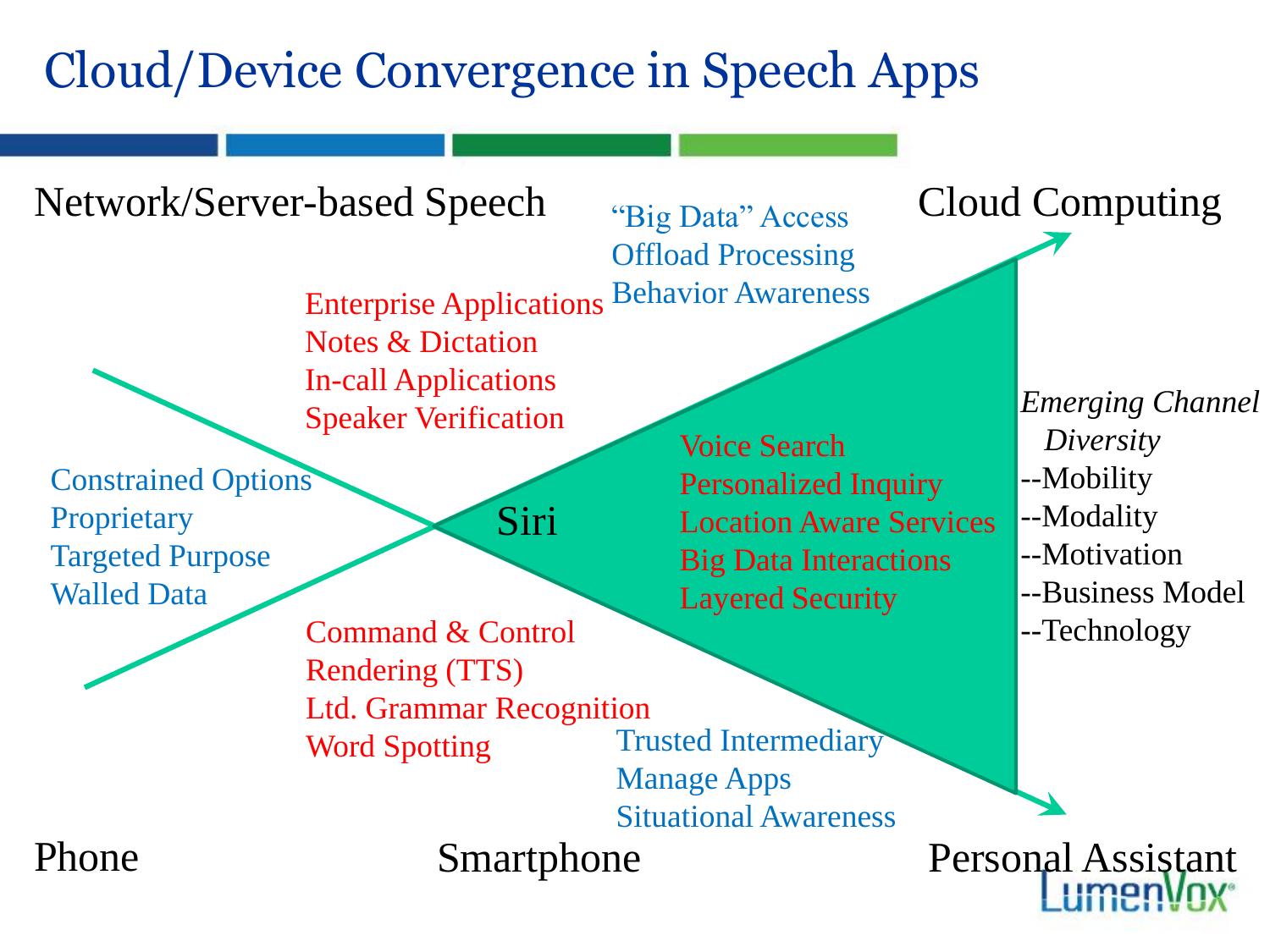# Challenges to Broadening Voice Search

| <b>Challenge</b>                         | <b>Solution</b>                                                                                                |
|------------------------------------------|----------------------------------------------------------------------------------------------------------------|
| <b>Ubiquitous Mobile</b><br>Connectivity | Matter of user demand and investment                                                                           |
| <b>Sharing Big Data</b>                  | Moving from proprietary domain to shared<br>connections - driven by social networks and<br>convenience         |
| Privacy/Identity/<br><b>Trust</b>        | Increasing use of active and passive voice<br>verification even for non-voice search                           |
| Computational<br>Efficiency              | Speech recognition at the device, app, and<br>network level, depending upon the task, tools<br>and integration |
| <b>Speech Recognition</b><br>Engines     | Evolving technologies and models possible due to<br>exponential increase in data                               |

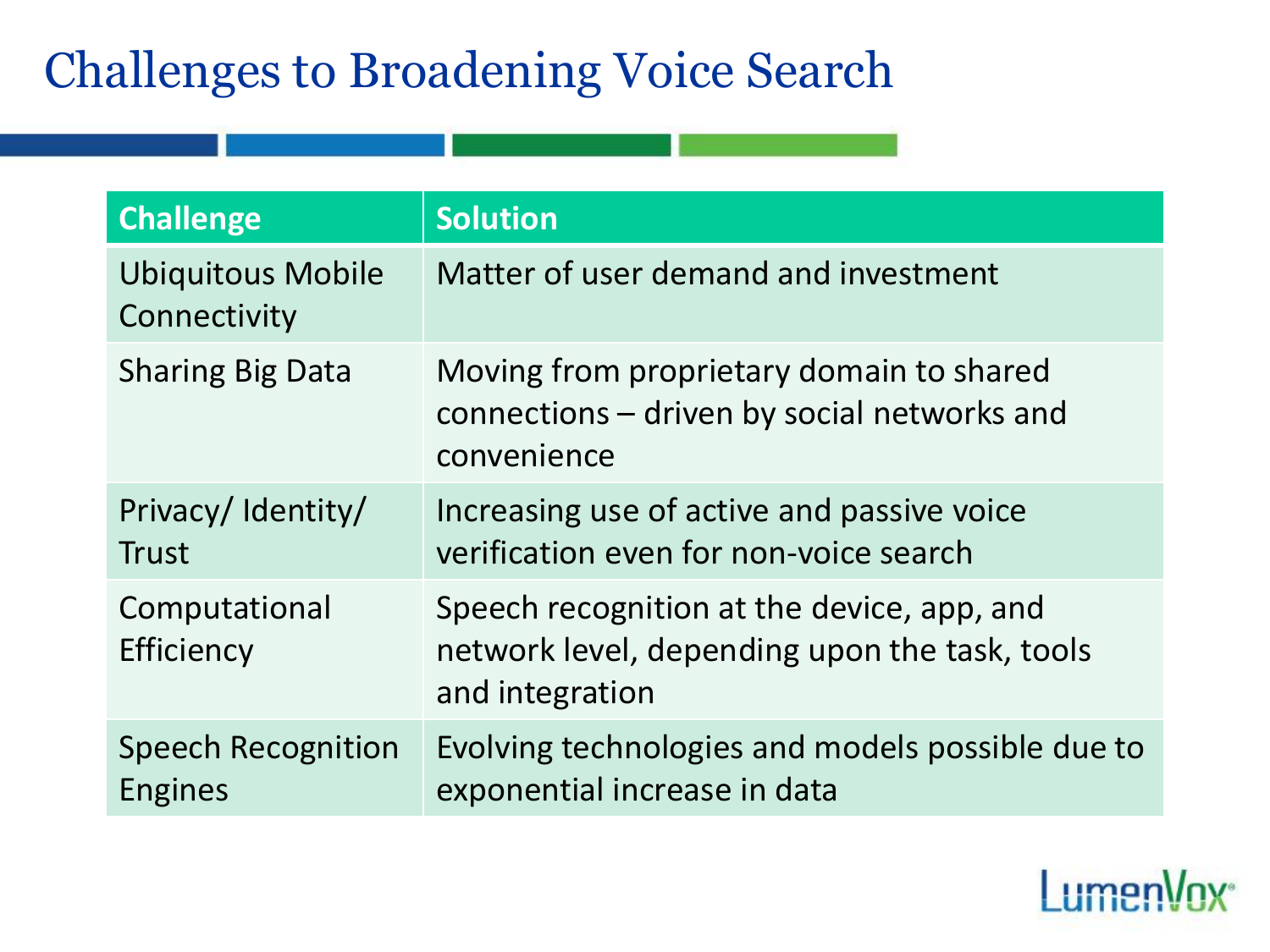#### Trends Favorable for Voice Search on the PA



Grammar Complexity

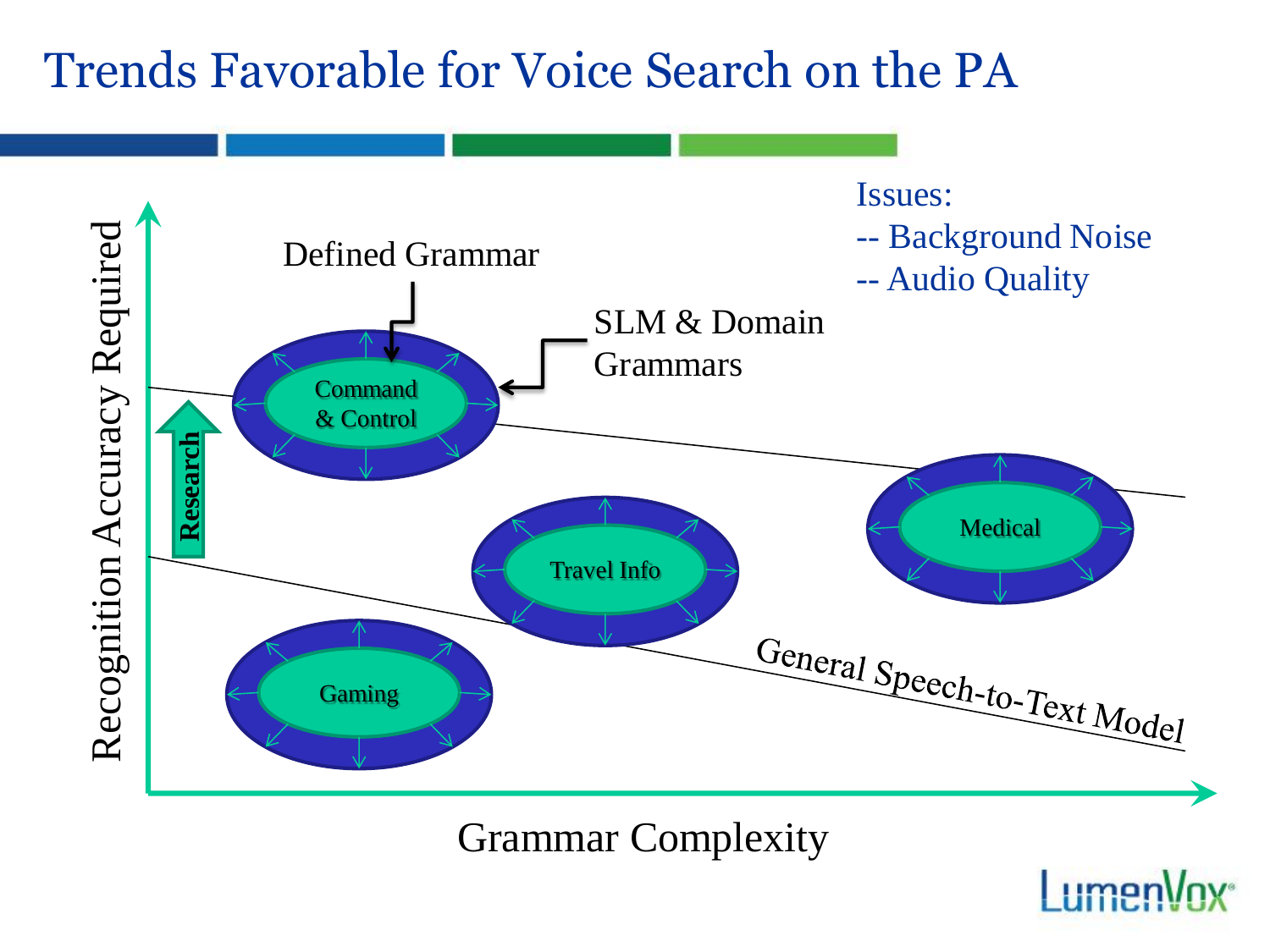# Improving Voice Search

- **Still room for major strides** 
	- **Data for better acoustic models (e.g., higher** sampling rates, lots of transcribed data)
	- **Adaptation to user voice (seldom today)**
	- Context and behavior adaptation (better define grammars)
- **Tuning applications in deployment still count** 
	- **Few great tuning tools (most proprietary)**